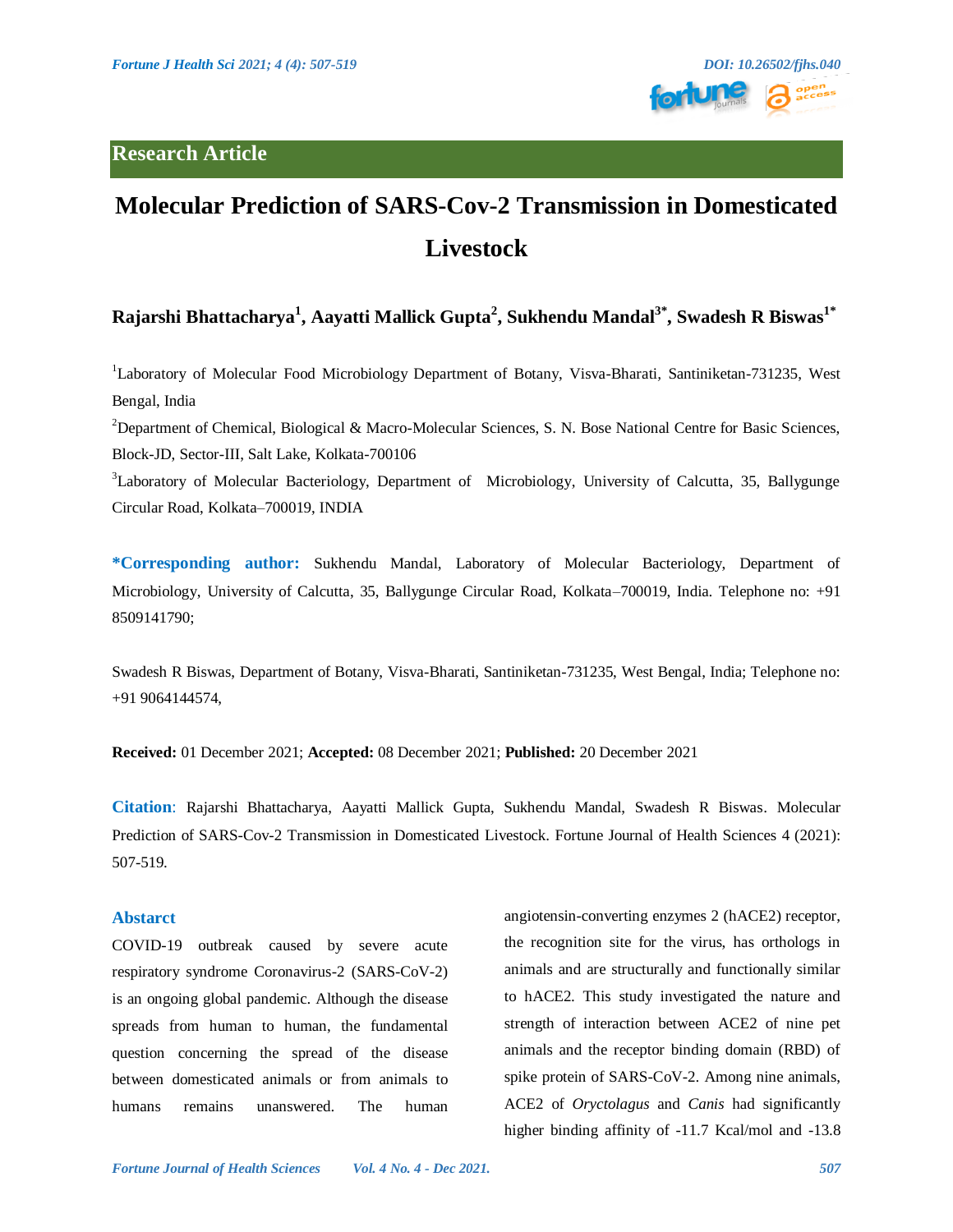Kcal/mol, burried surface area of 2383  $\AA^2$  and 2508  $\AA^2$  and Z score of -1.2 and -1.4, respectively. In phylogenetic analysis, the relatedness of ACE2 of *Oryctolagus* and human was found to be very high. Interestingly, the binding affinity of simulated *Oryctolagus*-ACE2:RBD was lower in comparison to that of hACE2 as determined from the distance of intermolecular hydrogen-bonds and the energy of interaction. We conclude that like humans, a faster transmission and spread of SARS-CoV-2 among pet animals is not expected to occur.

**Keywords:** mammalian pets, SARS-CoV-2, COVID-19, Docking, MD simulation.

# **1. Introduction**

The ongoing COVID-19 pandemic caused by the severe acute respiratory syndrome Coronavirus-2 (SARS-CoV-2) has posed a global challenge for public health with 21.9 Cr infectivity and 45.5 L mortality (https://news.google.com/covid19/) and downfall in the world economy. SARS-CoV-2 belongs to beta coronavirus and known to mainly infect human and few pets as reported [1]. Recent studies showed that SARS-CoV-2 was likely to be originated from bats [2] or pangolins that are predicted to act as natural hosts of SARS-CoV-2[3]. A previous study showed that SARS-CoV-2 replicates poorly in dogs and pigs but cats remain as permissive to the infection [4]. The genome of SARS-CoV-2 shares about 80% identities with that of SARS-CoV and is about 96% identical to the bat coronavirus, BatCoV RaTG13 [5]. A further threat is thus expected to come in post pandemic era as from unknown pet host the pandemic situation can reinitiate at anytime from anywhere. We are addressing this question to reveal the upcoming sources of threat of SARS-CoV-2 by performing *in-* *silico* structural studies.

The structure of the trimeric spike protein (S) of SARS-CoV-2, the major factor for host cell infection has been determined [6-8]. It is cleaved by host proteases into the S1 subunit, which contains the receptor-binding domain (RBD), and S2, which mediates fusion of the virion with cellular membranes [9]. Proteolytic cleavage of S at two sites is required to execute its fusion activity. Primarily cleavage is performed by the serine trans membrane protease TMPRSS2, but in its absence the lysosomal cathepsin protease L can also does the same [10].

The primary physiological role of ACE2 is in the maturation of angiotensin, a peptide hormone that stimulates vasoconstriction and blood pressure. ACE2 is a type I membrane protein expressed in lungs, heart, kidneys, and intestine [11]. Down regulation of ACE2 is related to cardiovascular diseases [12]. Total length of ACE2 consists of an Nterminal peptidase domain and a C-terminal collectrin-like domain that ends with a single transmembrane helix and a ~40-residue intra cellular segment [13, 14]. The peptidase domain (PD) of ACE2 cleaves angiotensine1 to produce angiotensine-(1-9), which is then processed by other enzymes to become angiotensine-(1-7). ACE2 can also directly process angiotensine 2 to give angiotensine-(1-7) [15].

The neck domain and minor interface of peptidase domain are involved in the formation of ACE2 dimer. A monomer of RBD interacts with PD of ACE2 mainly through polar interactions. Arch-shaped a1 helix of the ACE2-PD is interacted by an extended loop region of the RBD [7]. Residue glutamine 493 in SARS-CoV-2 is compatible with hotspot lysine 31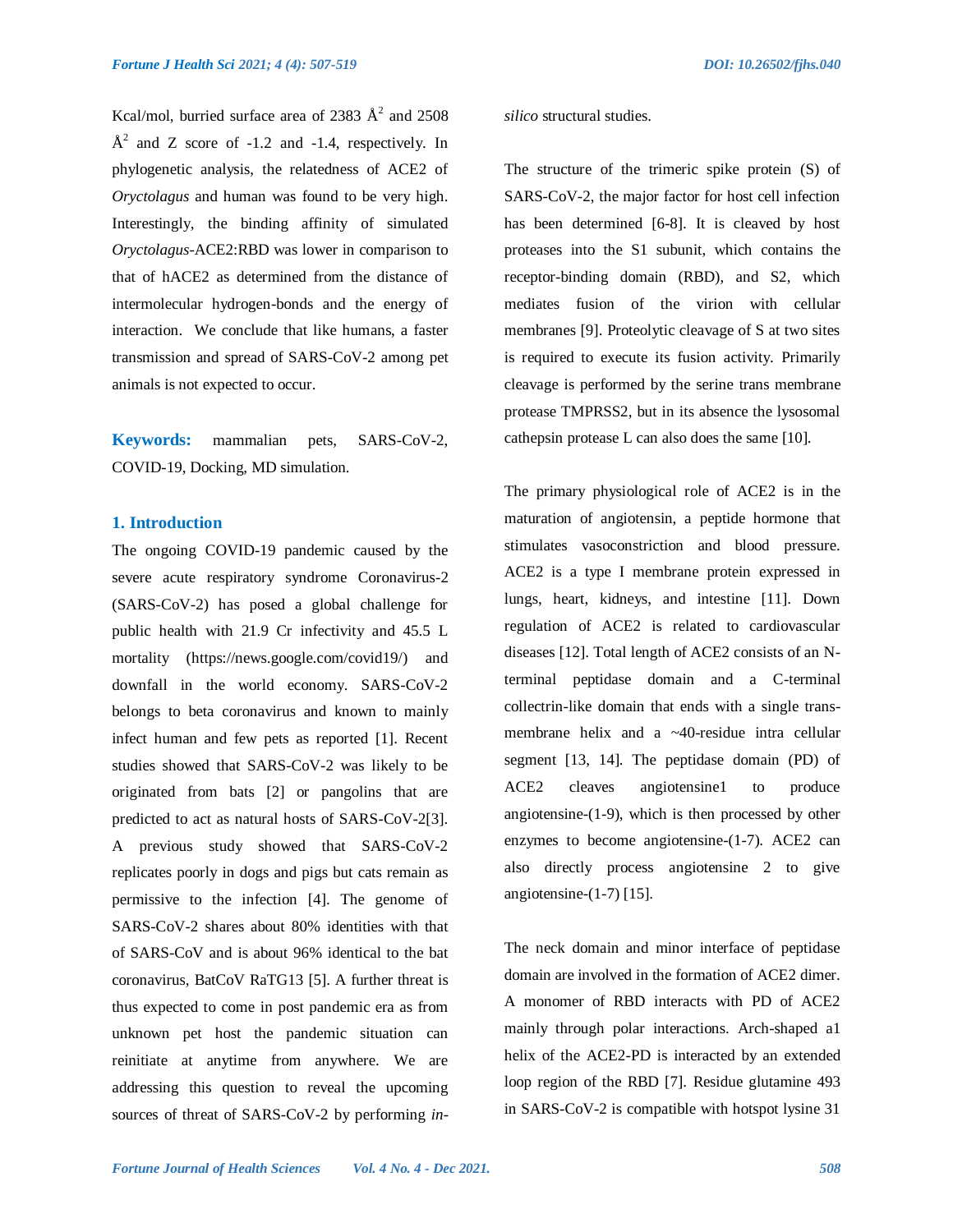of human ACE2. Second, aspragine 501 of RBD can interact with lysine 353 of human ACE2 [16]. Active residues of hACE2 are 31K, 35E, 38D, 82M and 353K which interact with L455, F486, Q493, S494 and N501 residues of RBD [16].

Many reports on SARS-CoV-2 described the biochemical nature of interaction between human ACE2 and RBD. However, such approach of molecular interaction between animal ACE2 and RBD predicting the transmission of SARS-CoV-2 during the pandemic and in the post-pandemic situation in the domesticated animals is required. In the present study, we focused on eliciting binding interaction of ACE2 receptor from farm animals like *Bos, Capra, Ovis, Camalus, Mus* and *Sus*, pet animals, *Felis, Canis* and *Oryctolagus* with the receptor binding protein (RBD) of SARS-CoV-2 through molecular docking followed by MD simulation of *Oryctolagus* ACE2::RBD complex. The information obtained from this study might be useful to understand the possibility of pet-animals to be intermediate hosts of SARS-CoV-2.

# **2. Materials and Method**

#### **2.1 Data mining**

Full length amino acids sequence of ACE2 of *Homo sapience* [accession no.: NP\_001358344.1] and few mammalian representatives belonging in same socioeconomically-niche of human i.e. *Felis catus* [accession no.: NP\_001034545.1], *Camalus ferus*  [accession no.:XP\_006194263.1], *Bos taurus*  [accession no.: XP\_005228486.1], *Capra hircus*  [accession no.:NP\_001277036.1], *Ovis aries* [accession no.: XP\_011961657.1], *Canis lupus familiaris* [accession no.:NP\_001158732.1], *Sus scrofa* [accession no.:XP\_020935033.1:1-770], *Oryctolagus cuniculus* [accession no.:

XP\_002719891.1:12-805], *Mus musculus* [accession no.: NP\_001123985.1] were retrieve from National Center for Biotechnology Information protein database [https://www.ncbi.nlm.nih.gov/protein/].

**2.2. Alignment and phylogenetic analysis of ACE2** Multiple Sequence alignment (MSA) of all of the sequences has been performed using the ClustalW of clustal omega web server of the Euoropean Bioinformatics Institute (EMBL-EBI) [17]. Esprit 3 software[18] was used to represent the MSA using BLOSUM 62 algorithm. The phylogenetic analysis was accomplished through MSA using the neighbor joining algorithm in the MEGA‐X (version 10.0.5) [19]. The neighbor-joining phylogenies were estimated by using MSA, and the number of bootstraps was 1000. The Poisson correction model and gamma‐distributed pattern were used.

# **2.3. Homology modeling of ACE2**

Homology modeling of ACE2 of all retrieved pet sequences were built by using the SWISS-MODEL [20] Web Server, human ACE2 [SMTL ID: 6m18.1] selected as template. The steriochemical property of the built model was evaluated by Ramachandran plot using Volume, Area, Dihedral Angle Reporter (VADAR) server [21]. The structural superimposition of all ACE2 models was performed to visualize the 3-D structural differences at domain label by using read scoring matrix in PyMOL software [22].

#### **2.4. Molecular Docking**

Molecular Docking was performed to test SARS-CoV-2 spike binding affinity among pet animals to investigate probable pet host next to human. The solvated docking software, HADDOCK [23], was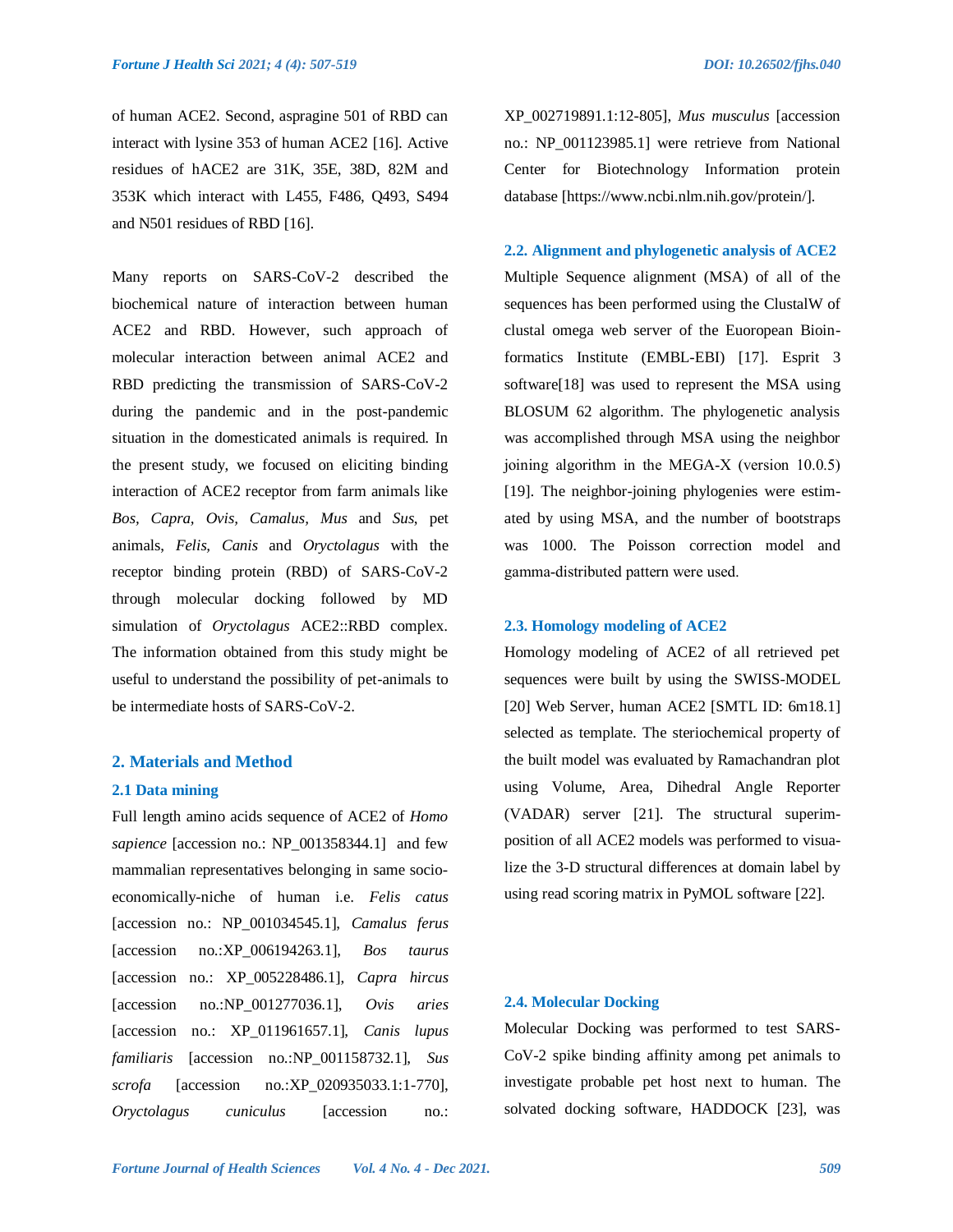used in this study to dock between the solvated RBD domain of spike protein of SARS-CoV-2 and retrieved mammals ACE2. Molecular docking was performed in HADDOCK server to generate water refined model. Most reliable model was selected by lowest HADDOCK score value. The score is calculated as

HADDOCKscore =  $1.0 *$  Evdw +  $0.2 *$  Eelec +  $1.0 *$ Edesol +0.1 \*Eair

Where Evdw is the intermolecular van der waals energy, Eelec the intermolecular electrostatic energy, Edesol represents an empirical desolvation energy. The easy interface was utilized since no restrains are defined. Critical residues of ACE2 and RBD domain were used to dock in the HADDOCK web server. In both proteins, the residues surrounding the active residues were selected as passive in HADDOCK. Active residues are the amino acid residues from the two interacting proteins binding sites that take part in direct interaction with other protein partner while passive residues are the residues that can interact indirectly in HADDOCK. Two main types of interactions are established upon docking: H-bonding and hydrophobic interactions. In analogy with any spontaneous process, protein–protein binding occurs only when the change in Gibbs free energy (Δ*G*) of the system is negative when the system reaches an equilibrium state at constant pressure and temperature. Because the protein–protein association extent is determined by the magnitude of the negative Δ*G*, it can be considered that Δ*G* determines the stability of any given protein–protein complex. Here we had used Prodigy@Bonvin lab web server for calculating Δ*G* of our docking study at 25°C and others in default run. PRODIGY software[24] was used to predict the binding affinity of pet mammals. Grand Average of Hydropathy score of ACE2 was calculated by using Expasy Protparam web server. A hydropathy scale has been composed wherein the hydrophilic and hydrophobic properties of each of the 20 amino acid side-chains is taken into consideration. The more positive the value, the more hydrophobic are the amino acids located in that region of the protein.

# **2.5. Comparative dynamic propensity**

The predicted model of *Oryctolagus* ACE2-CoV2 complex was used as the starting models to check their dynamic behaviour in explicit water model. The spike protein RBD domain is composed of 194 residues, while the ACE2 protein contains 580 residues from the N terminal domain. The simulation parameterization and equilibration were prepared for complex structure using GROMACS version 2018.1. Each system was solvated in SPC216 (simple point charge) water molecule [25] and sodium chloride ion were added to neutralize the system. Approximately, each system was composed of about 255152 atoms (human) and 238363 (*Oryctolagus*) that were parametrized with the GROMOS96 53a6 force-field [26] After energy minimization using the steepest descent algorithm, each system was equilibrated at temperature 300 K, which was maintained by vrescale (modified Berendsen thermostat) scheme with 2 fs coupling constant in the NVT ensemble (constant volume and temperature) for 100.0 ps under periodic boundary conditions with harmonic restraint forces applied to the complex molecules  $100 \text{ kJ} \text{ mol}^{-1} \text{ nm}^{-2}$ . In the subsequent step, the harmonic restraints were removed and the NPT ensembles were simulated at one atmosphere pressure (105 Pa) and 300 k. The pressure was maintained by isotropic Berendsen, with a compressibility of 4.5e-5  $bar^{-1}$  and coupling time constant of 100 ps. The simulation trajectories were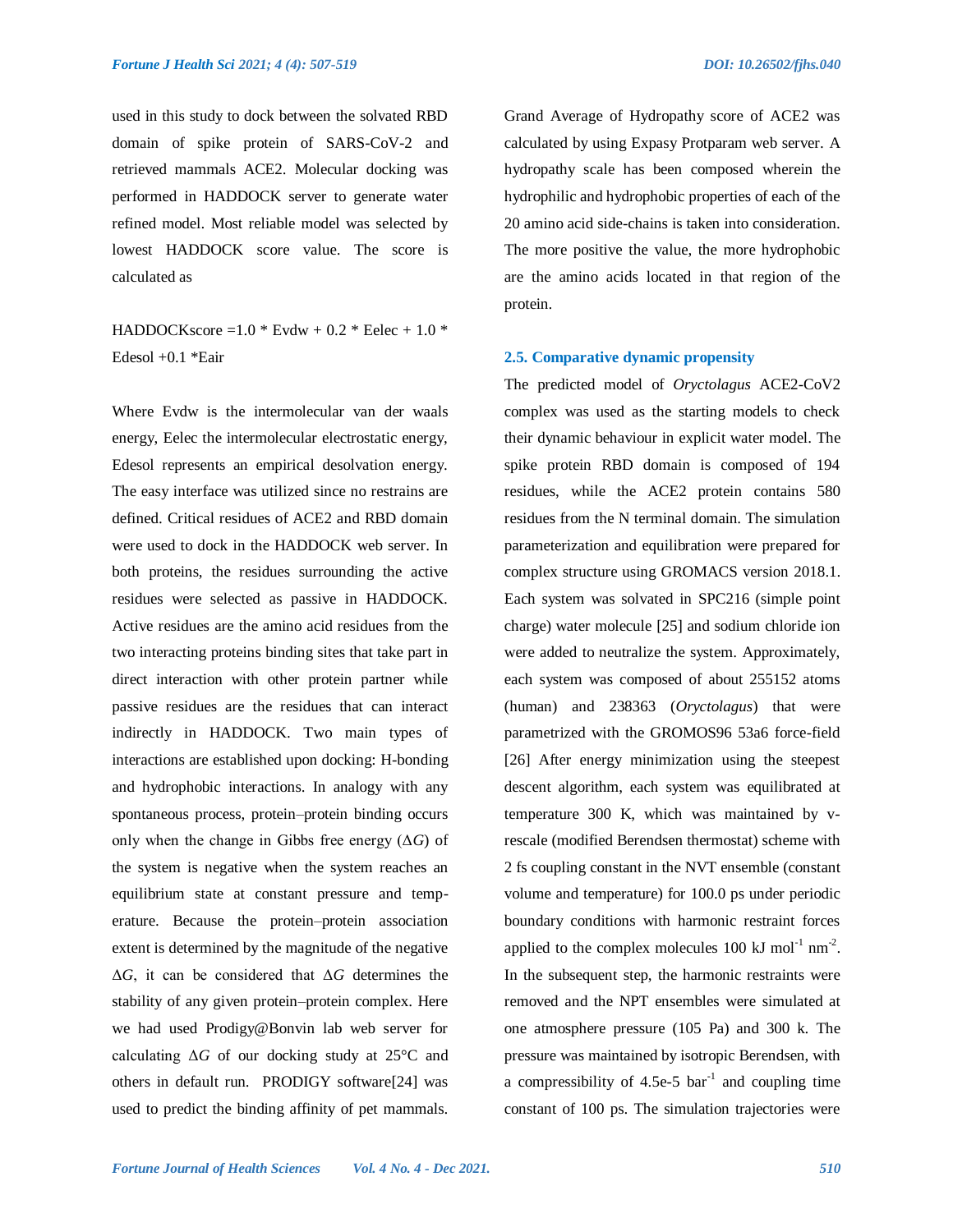propagated to 1 ns using the GROMACS 2018.1 package.

## **3. Results**

#### **3.1. Alignment and phylogenetic analysis of ACE2**

*Felis* ACE2 protein sequence is the closest to the human ACE2, with 85.22% identity. In contrast ACE2 of *Bos, Capra, Ovis, Camalus, Sus, Mus, Oryctolagus, Canis* share 81%, 81.72%, 81.72%, 83.23%, 82.34%, 85.14%, 83.46% with human ACE2 [\(Table S1\)](https://www.fortunejournals.com/supply/supplyFJHS_4690.pdf).

Active residues of human ACE2 involved in binding with RBD of SARS-CoV-2 are 31K, 35E, 38D, 82M and 353K. The animals, *Bos, Capra, Ovis* and *Sus*, each with 82T in respect to human 82M and the rest of the active residues are remaining the same as human. *Felis* and *Camalus* are having 38E, 82T and 31E, 82T respectively in respect to active residues of hACE2 in the corresponding positions. *Canis* is with same active residues like *Felis*. *Oryctolagus* and *Mus* are with 82T, 353H and 31N, 82S respectively in ACE2 [\(Fig. S1](https://www.fortunejournals.com/supply/supplyFJHS_4690.pdf) and Table 1)

| <b>Name</b> | <b>Residue position of interacting hACE2</b> |                       |    |         |    |            |            |         |     |            |            |
|-------------|----------------------------------------------|-----------------------|----|---------|----|------------|------------|---------|-----|------------|------------|
|             | 31                                           |                       | 35 |         | 38 |            | 82         |         | 353 |            | similarity |
|             |                                              | residue HI residue HI |    |         |    | residue HI | residue HI |         |     | residue HI | with hACE2 |
| Human       | K                                            | $-0.98$               | E  | $-1.4$  | D  | -1.12      | М          | 0.07    | K   | $-1.16$    | 5/5        |
| Felis       | K                                            | $-0.98$               | E  | $-1.4$  | E  | $-1.5$     | T          | $-0.02$ | K   | $-1.16$    | 4/5        |
| Camalus     | E                                            | $-0.94$               | E  | $-1.3$  | D  | $-1.5$     | T          | $-0.8$  | K   | $-0.56$    | 3/5        |
| <b>Bos</b>  | K                                            | $-0.98$               | E  | $-1.4$  | D  | $-1.5$     | T          | $-0.8$  | K   | $-0.56$    | 4/5        |
| Capra       | K                                            | $-0.9$                | E  | $-1.4$  | D  | $-1.5$     | T          | $-0.8$  | K   | $-0.56$    | 4/5        |
| Ovis        | K                                            | $-0.9$                | E  | $-1.4$  | D  | $-1.5$     | T          | $-0.8$  | K   | $-0.56$    | 4/5        |
| Canis       | K                                            | $-0.5$                | E  | $-0.8$  | Ε  | $-1.2$     | T          | $-0.5$  | K   | $-0.5$     | 3/5        |
| <b>Sus</b>  | K                                            | $-0.21$               | E  | $-0.6$  | D  | $-0.4$     | T          | $-0.6$  | K   | $-1.16$    | 4/5        |
| Oryctolagus | K                                            | 0.14                  | E  | $-0.37$ | D  | $-0.95$    | T          | $-0.86$ | H   | $-0.20$    | 3/5        |
| Mus         | N                                            | 0.97                  | E  | $-1.4$  | D  | $-1.5$     | S          | $-0.53$ | K   | $-1.89$    | 3/5        |

**Table 1:** Comparative active residues of human and others pet are tabulated with position and hydrophobicity index

HI stands for hydrophobicity index

Phylogenetic tree was built by using MEGA-X software. Neighbor joining phylogenetic tree was found to consist of two nodes. One node is with human, *Oryctolagus, Mus* and another one is with *Felis, Camalus, Bos, Capra, Ovis, Canis, Sus*. So human and rodents family members are belonging to the same node (Fig. 1). This study is based on

primary sequence similarity. Whether phylogentically close group does show binding efficiency same or not was addressed by homology modeling followed by docking and MD simulations. The mode of transmission from human to pet can be predicted from the present study.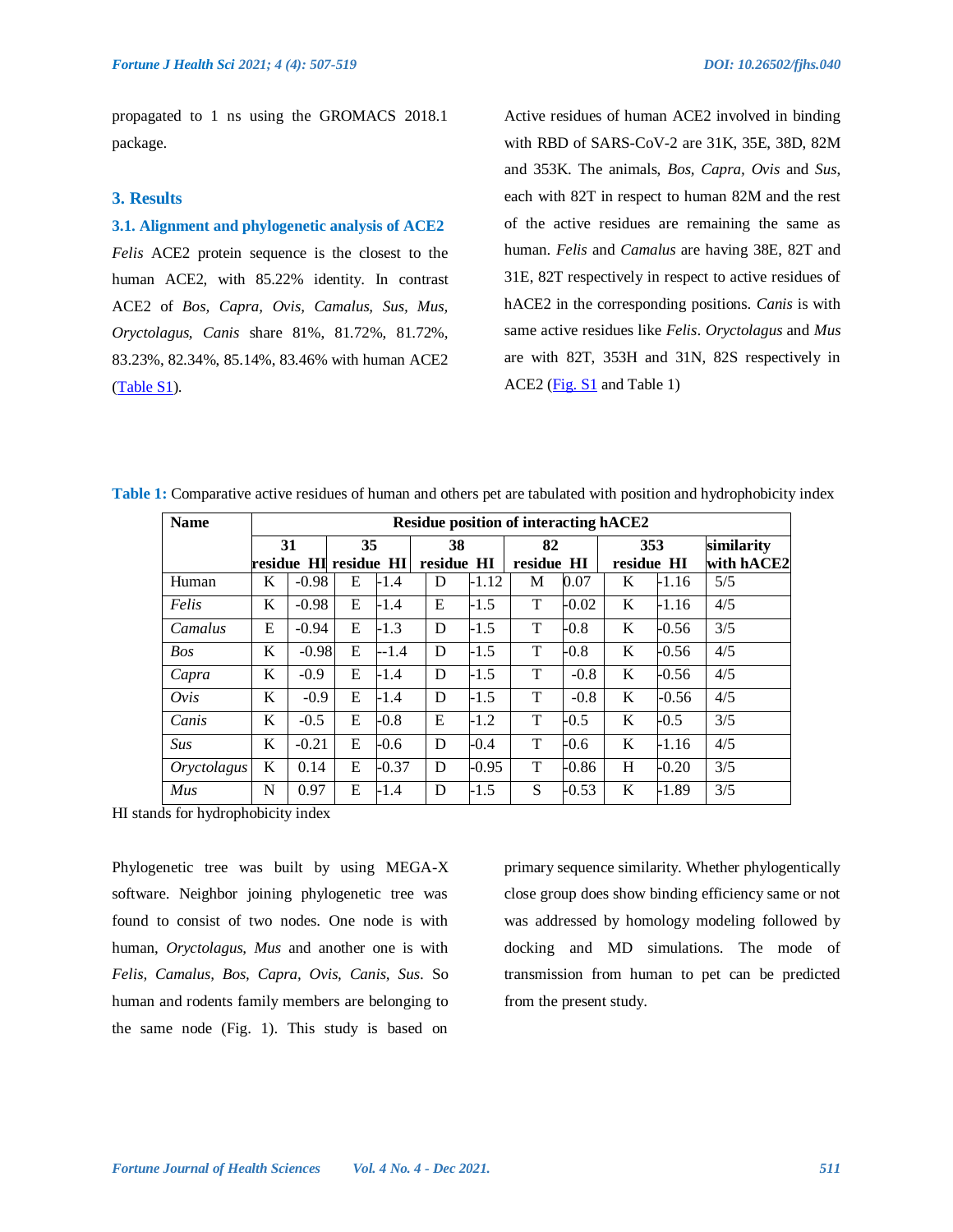

**Figure 1:** Phylogenetic analysis of sequence of ACE2 of pet animals and human. The ACE2 sequence of human, *Felis, Camalus, Bos, Capra, Ovis, Canis, Sus, Oryctolagus, Mus* were analyzed.

#### **3.2. Homology modeling of ACE2**

Homology model were built by using SWISS-MODEL Web Server. Steriochemical properties of built ACE2 model was validated by using Ramachandran plot. Homology model of human, *Mus, Sus, Camalus* have none of the amino acid residues in the disallowed region. *Felis, Canis* and *Oryctolagus* consist of only one disallowed amino

acid. The ACE2 structures from rest of the animals have two disallowed amino acids. All models generated by using same template of human ACE2 [SMTL ID: 6m18.1] were superimposed which indicated C-alpha RMSD 0.191 Å in PyMOL (Fig. [S2\)](https://www.fortunejournals.com/supply/supplyFJHS_4690.pdf). Structurally, all ACE2 models were turned out to be more or less same. The binding affinity at residue level was then estimated by docking of the models.

| <b>Name</b> | <b>Binding Affinity</b> | <b>GRAVY</b> | <b>Burried</b> | Z      |
|-------------|-------------------------|--------------|----------------|--------|
|             | $\Delta G(Kcal/mol)$    |              | <b>Surface</b> | score  |
| Human       | $-11.0$                 | $-0.375$     | 2092.4         | $-1.5$ |
| Felis       | $-11.9$                 | $-0.436$     | 2383.3         | $-1.2$ |
| Camalus     | $-10.8$                 | $-0.370$     | 1872.5         | $-1.4$ |
| <b>Bos</b>  | $-11.0$                 | $-0.445$     | 1863.8         | $-1.0$ |
| Capra       | $-10.4$                 | $-0.462$     | 1872.5         | $-1.4$ |
| Ovis        | $-10.4$                 | $-0.465$     | 2303.7         | $-1.0$ |
| Canis       | $-13.8$                 | $-0.43$      | 2508.8         | $-1.4$ |
| Sus         | $-10.7$                 | $-0.323$     | 2028.5         | $-1.1$ |
| Oryctolagus | $-11.7$                 | $-0.444$     | 2383.3         | $-1.2$ |
| Mus         | $-10.9$                 | $-0.416$     | 1869.1         | $-1.3$ |

**Table 2:** Comparative affinity of interaction between ACE2 and RBD of SARS-CoV-2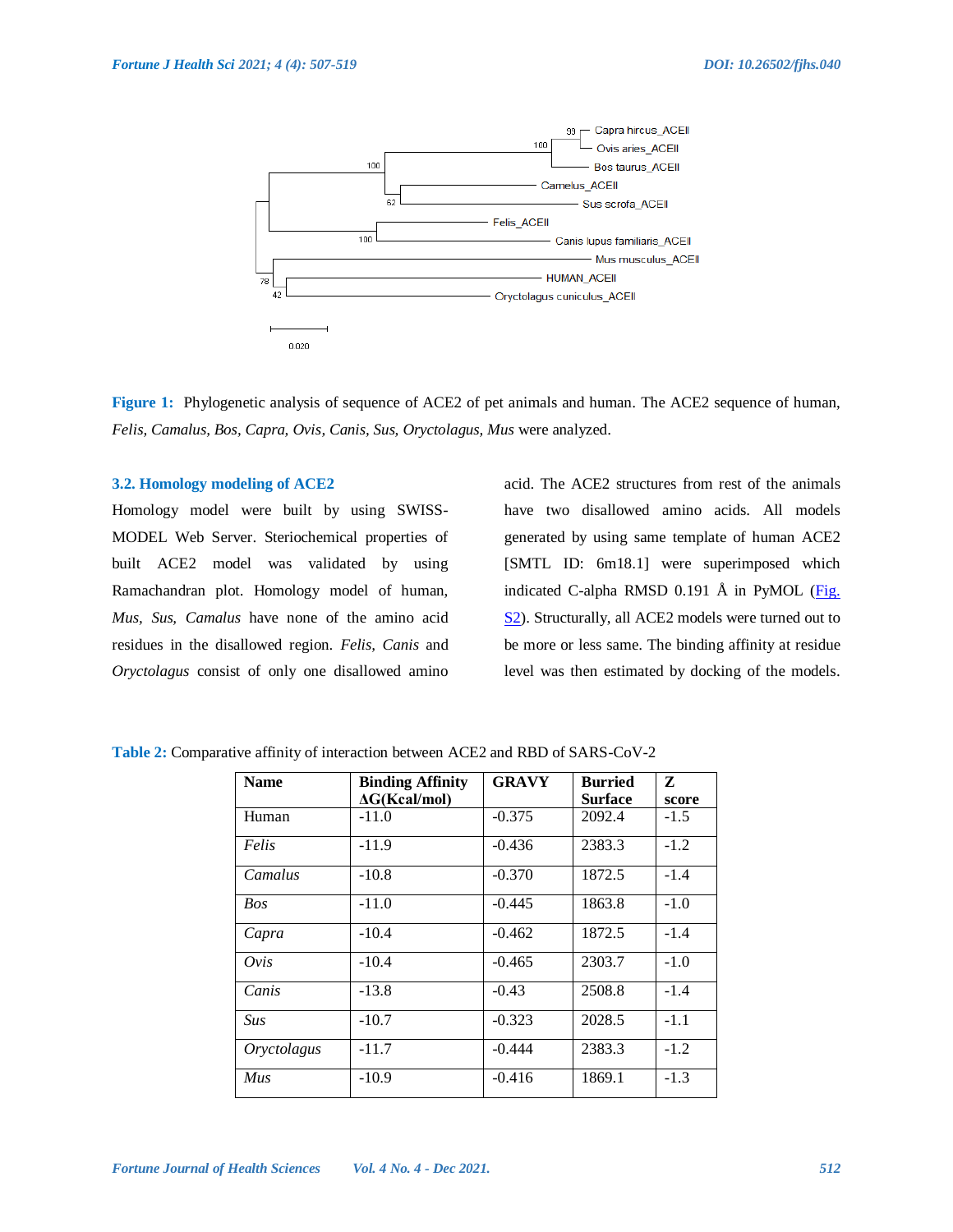#### **3.3 Molecular Docking**

In our docking study, RBD domain of SARS-CoV-2 was fixed for all pet ACE2 docking run. So calculated Δ*G* of ACE2 of human, *Felis, Camalus, Bos, Capra, Ovis, Canis, Sus, Oryctolagus, Mus*  complexed with RBD is -11.0 Kcal/mol, - 11.9Kcal/mol, -10.8 Kcal/mol, -11.0 Kcal/mol, -10.4 kcal/mol,-10.4Kcal/mol, -13.8 Kcal/mol, -10.7 Kcal/mol, -11.7 kcal/mol, -10.9 kcal/mol respectively.

GRAVY score of human, *Felis, Camalus, Bos, Capra, Ovis, Canis, Sus, Oryctolagus* and *Mus* was calculated as -0.375, -0.0436, -0.370, -0.445, -0.462, -0.465, -0.43, -0.323, -0.444, -0.416 respectively.

Best HADDOCK model was compared within retrieved ACE2 sequences of pets by three parameters of Z-score, Buried surface area, Cluster size. The Z-score indicates how many standard deviations from the average of the cluster is located in terms of score (the more negative the better score). Z-score of human, *Felis, Camalus, Bos, Capra, Ovis, Canis, Sus, Oryctolagus* and *Mus* was predicted as - 1.5,-1.2,-1.4,-1.0,-1.4,-1.0,-1.4,-1.1,-1.2,-1.3. Buried surface area and cluster size partially refers the

binding score (more large magnitude is better). Buried surface area of human, *Felis, Camalus, Bos, Capra, Ovis, Canis, Sus, Oryctolagus* and *Mus* was calculated as 2092.4, 2383.3, 1872.5, 1863.8, 1872.5, 2303.7, 2508.8, 2028.5, 2383.3, 1869.1 (Å<sup>2</sup>). Cluster size of human, *Felis, Camalus, Bos, Capra, Ovis, Canis, Sus, Oryctolagus* and *Mus* was also predicted as 58, 187, 78, 258, 60, 14, 360, 18, 343, 18 (Å<sup>2</sup>).

Based on our molecular interaction study, ACE2 of *Canis, Felis* and *Oryctolagus* was found to show higher binding affinity than hACE2 with RBD.

# **3.4. Simulation of** *Oryctolagus* **ACE2 with RBD**

Molecular dynamics simulation was carried out to investigate the binding affinity of pet representative *Oryctolagus*. Simulation of hACE2::RBD was also performed on a same platform to avoid any confusion during comparative analysis. After molecular dynamics simulation of *Oryctolagus,* only Lys31 and Glu35 of *Oryctolagus* ACE2 (oACE2) were established hydrogen bonds. Human ACE2::RBD complex was established by formation of stable bonds like Lys31::Tyr453, Glu35::Gln493, Asp38::Thr500, Met82::Phe490 with 2.9 Å, 1.7 Å, 1.9 Å, 2.7 Å, 5.0 Å respectively (Table 3) (Fig. 2).

**Table 3:** Intermolecular interactions between ACE2 (human and *Oryctolagus*) and RBD spike glycoprotein of SARS-Cov-2. ACE2 residues are marked in bold

| <b>Complex</b> | <b>Interacting</b><br>residues | <b>Distance</b> | <b>Bond type</b> |
|----------------|--------------------------------|-----------------|------------------|
|                | LYS31::TYR453                  | 2.93135         | Hydrogen Bond    |
|                | <b>GLU35::GLN493</b>           | 1.72328         | Hydrogen Bond    |
|                | GLU35::TYR505                  | 1.72907         | Hydrogen Bond    |
|                | <b>GLU35::TYR495</b>           | 4.82212         | Electrostatic    |
| hACE2::RBD     | <b>ASP38::TYR495</b>           | 1.75994         | Hydrogen Bond    |
|                | <b>ASP38::THR500</b>           | 1.9246          | Hydrogen Bond    |
|                | <b>ASP38::TYR505</b>           | 2.71356         | Hydrogen Bond    |
|                | <b>MET82::PHE486</b>           | 2.68056         | Hydrogen Bond    |
|                | <b>MET82:: PHE490</b>          | 5.01727         | Pi-sulphur       |
|                | <b>MET82::PHE486</b>           | 5.44892         | Hydrophobic      |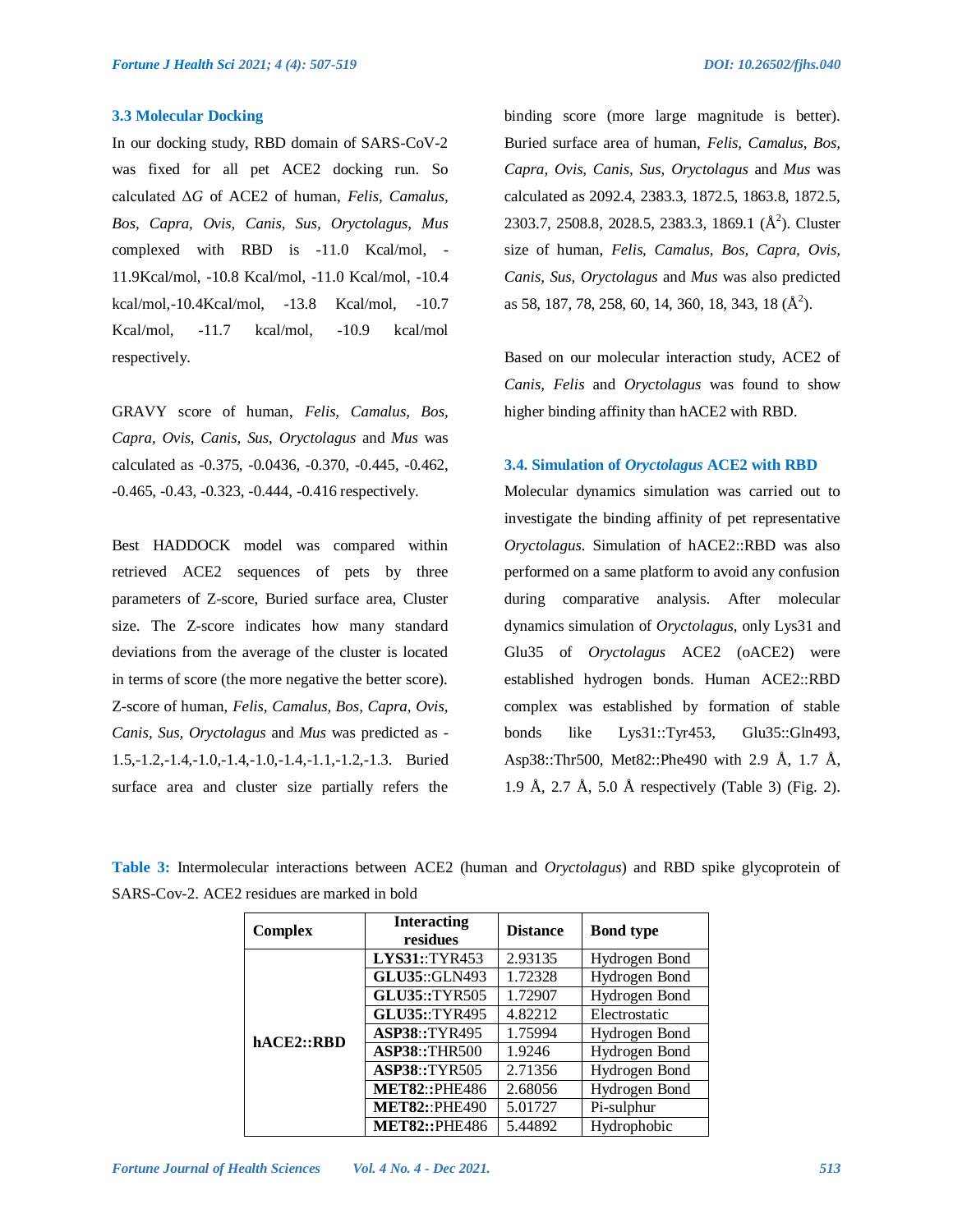|            | LYS31::SER443        | 2.06218 | Hydrogen Bond |
|------------|----------------------|---------|---------------|
|            | <b>LYS31::VAL445</b> | 5.04797 | Hydrophobic   |
| oACE2::RBD | <b>GLU35::LYS444</b> | 3.32549 | Electrostatic |
|            | <b>GLU35::VAL445</b> | 2.26932 | Hydrogen Bond |
|            | GLU35::GLY446        | 2.19039 | Hydrogen Bond |
|            | <b>GLU35::GLY447</b> | 1.91034 | Hydrogen Bond |



**Figure 2:** Simulated ensemble of (a)-(b) hACE2: RBD spike and (c)-(d) oACE2: RBD spike at 200 ns. ACE2 receptor is marked in pink, RBD spike in cyan and the contact residues are space-filled and highlighted in yellow. (a) Snapshot of hACE2: RBD spike at 200 ns time span.

(b) The region of interaction is shown separately. Green dotted line indicates hydrogen bonding and brown dotted line denotes electrostatic interactions. The residues are labeled in green.

(c) Snapshot of oACE2: RBD spike at 200 ns time span.

(d) Close-up view of the region of interactions. Yellow dotted line denotes hydrophobic interaction. Rest of the color demarcations is same as (b).

Lys31 of oACE2 participates in hydrogen bonding with RBD spike till 30 ns, after which such intermolecular h-bond interaction disappears from the region. However, Lys31of hACE2 forms consistent intermolecular hydrogen bonding interactions till the end of the simulation. Glu35 of both hACE2 and

oACE2 forms h-bond with RBD till the end of the simulation. In oACE2 upto 4 h-bonds were found after 120 ns till the end of the simulation. Asp38 of both hACE2 and oACE2 forms h-bond with RBD till the end of the simulation. There appeared two h-bond in oACE2 from 20ns before 140 ns after which some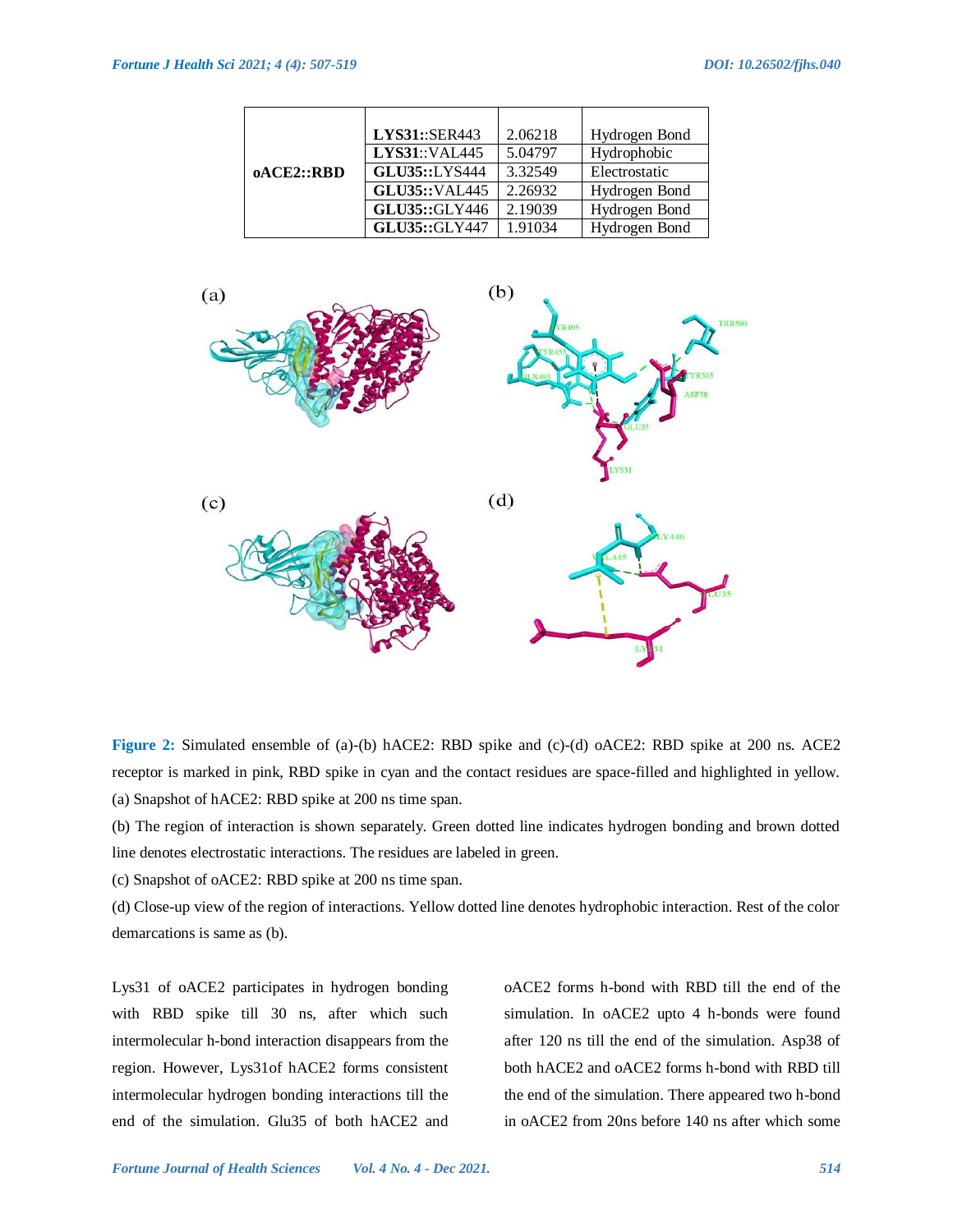intermittent number of h-bond are found till the end of the simulation. In hACE2, the number of h-bond occurrence is more prominent till the end of the simulation oACE2 at position Thr82 does not take part in the intermolecular h-bond interaction with RBD spike glycoprotein. hACE2 Met82 h-bond is

intermittently found between 20 ns to 40 ns. Lys353 in hACE2 does not appear to form h-bond with RBD spike glycoprotein. oACE2 at position Lys353 forms h-bond intermittently, however, such bond is impaired somewhat before the end of simulation (Fig 3).



**Figure 3:** Number of intermolecular hydrogen bonds at (a) Lys31, (b) Glu85, (c) Asp38, (d) Met82Thr and (e) Lys353 of hACE2 (purple) and oACE2 (green) binding with RBD spike glycoprotein of SARS-CoV-2.

The minimum distances between Lys31 in hACE2 and RBD ranges from 0.2-0.4 nm forming stable interaction with RBD spike glycoprotein. Lys31 in oACE2 is found to fluctuate much at various time span of the compressed trajectory. Minimum distance due to Lys31 of oACE2 is found within the range of 0.2 nm at 20ns reflected to form intermolecular hbond till 20ns. After which the distance is much increased to disrupt any interaction at the region. The minimum distance at position Glu35 for both hACE2 and oACE2 is within the range of 0.2-0.3 nm favorable to form intermolecular h-bond interactions.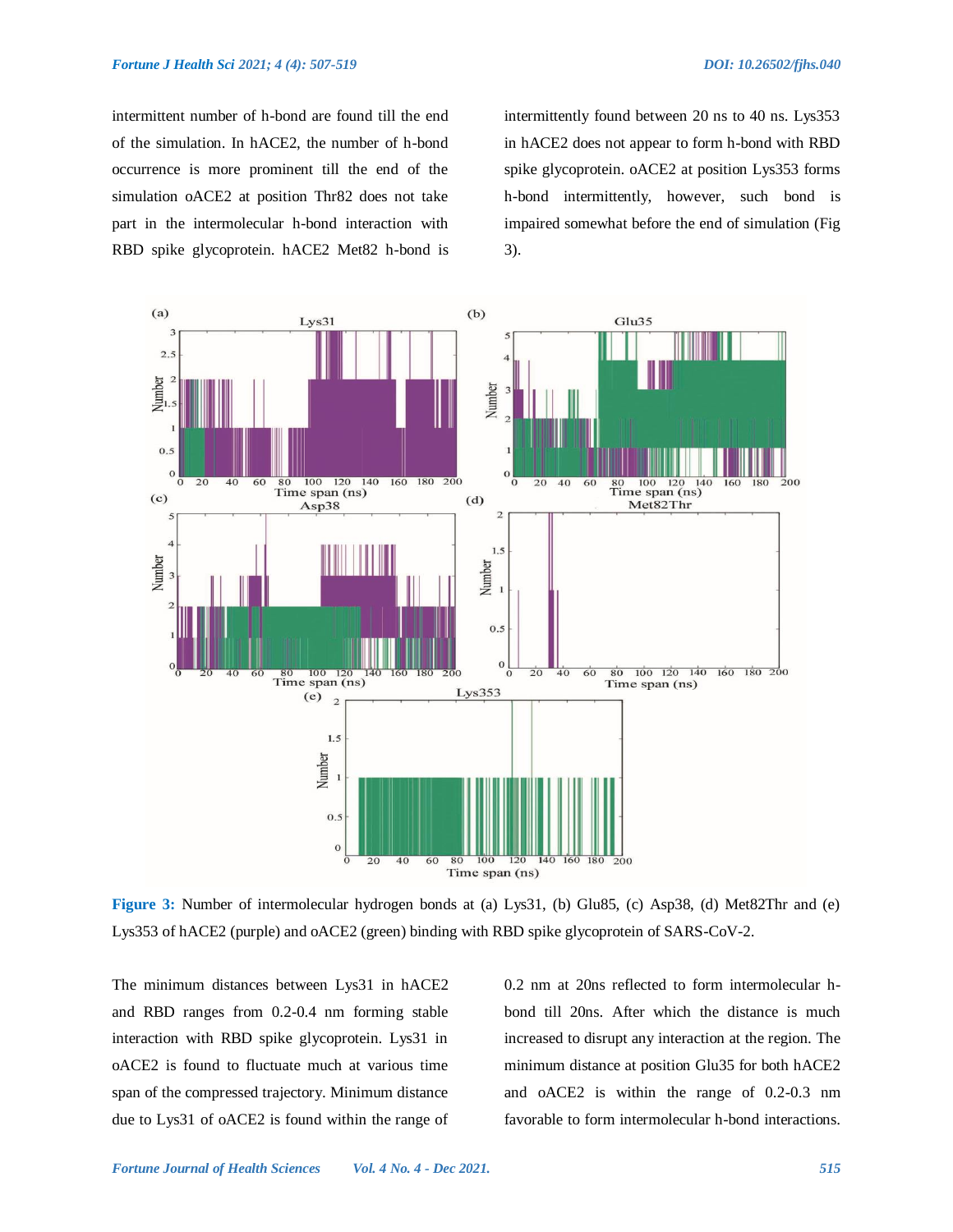In Asp38 the minimum distance converged after 100ns for both hACE2 and oACE2. However, after 120ns, the Asp38 in hACE2 is less distantly situated with RBD than oACE2. The minimum distance between Met82 of hACE2 and RBD ranges between 0.2-0.4 nm actively take part in hydrophobic interactions. Thr82 of oACE2 unable to take part in the interaction with RBD being more distantly situated. Lys353 in oACE2 is found to be more closely situated with RBD taking part in interaction whereas; in hACE2 it is much distantly placed to take part in the RBD interactions [\(Fig. S3\)](https://www.fortunejournals.com/supply/supplyFJHS_4690.pdf).

From the simulated ensemble RMSD, it can be inferred that the oACE2-RBD gets saturated after 100ns time span whereas hACE2-RBD attains saturation after 150ns. The interaction between oACE2 and RBD shows more fluctuations than hACE2-RBD, indicating less stable interaction in oACE2-RBD complex than hACE2-RBD. The binding between hACE2-RBD is strong enough to show less RMSF. The overall compactness (Rg) of the complexes is uniform in nature and binding occurs in both cases. However, more strong interaction is found in hACE2-RBD than oACE2-  $RBD$  (Fig.  $S5$ ).

Interaction energy due to Lennard Jones Potential is more favorable for hACE2::RBD (purple) than oACE2::RBD (green). Interaction energy due to columbic forces is more favorable for hACE2::RBD (purple) than oACE2::RBD (green) [\(Fig. S4, S5\)](https://www.fortunejournals.com/supply/supplyFJHS_4690.pdf).

# **4. Discussion**

COVID-19 infection is primarily governed by the interaction between human ACE2 and the RBD of the virus SARS-CoV-2. This interaction can also be checked with ACE2 of different animals in order to predict their susceptibility to this virus and the spread thereby. Among the ACE2 of nine farm or pet animals like *Felis, Camalus, Bos, Capra, Ovis, Canis, Sus, Oryctolagus* and *Mus,* the binding affinity of *Oryctolagus, Felis* and *Canis* ACE2 with the RBD of spike protein was found to be considerably higher (-11.7, -11.9 and -13.8 Kcal/mol, respectively) than ACE2 in remaining livestocks. Burried surface area of *Canis* ACE2::RBD complex is 2508.8 Å<sup>2</sup>, which is larger than the ACE2::RBD complex of other livestocks. The ACE2::RBD complexes of *Felis* and *Oryctolagus* have buried surface area of 2383.3  $\AA$ <sup>2</sup> each. So, both binding affinity and buried surface area of complex ACE2::RBD of *Felis, Canis* and *Oryctolagus* support the stability in interaction. Overall, the RBD of SARS-CoV-2 is hydrophobic in nature but the ACE2 of *Oryctolagus, Felis, Canis* are hydrophilic and this assumes to be one of the reasons behind formation of a stable binding complex of ACE2::RBD. Among the three, we have chosen *Oryctolagus* ACE2::RBD complex for simulation as the ACE2 of this animal belongs to the same clade as human ACE2 and its higher economic importance more in farm industry for fur and meat. Data on simulation performed on *Oryctolagus* and human ACE2::RBD complex was then compared to get the information of binding efficiency at residue level. In our simulation study with *Oryctolagus* ACE2::RBD complex, hydrogen bond of Lys31 with RBD does not persist upto the end of the study whereas Lys31 of human ACE2 firmly binds withTyr453 of RBD. Lys31 plays a major role in making a binding platform to RBD. In other hand the stable hydrogen bond formed by the Glu35 of both human and *Orytolagus* ACE2 with Gln493 and Val445 of RBD respectively, does persist throughout the simulation. Intermittent number of hydrogen bonds is found at the position of Asp38 of *Oryctolagus* ACE2.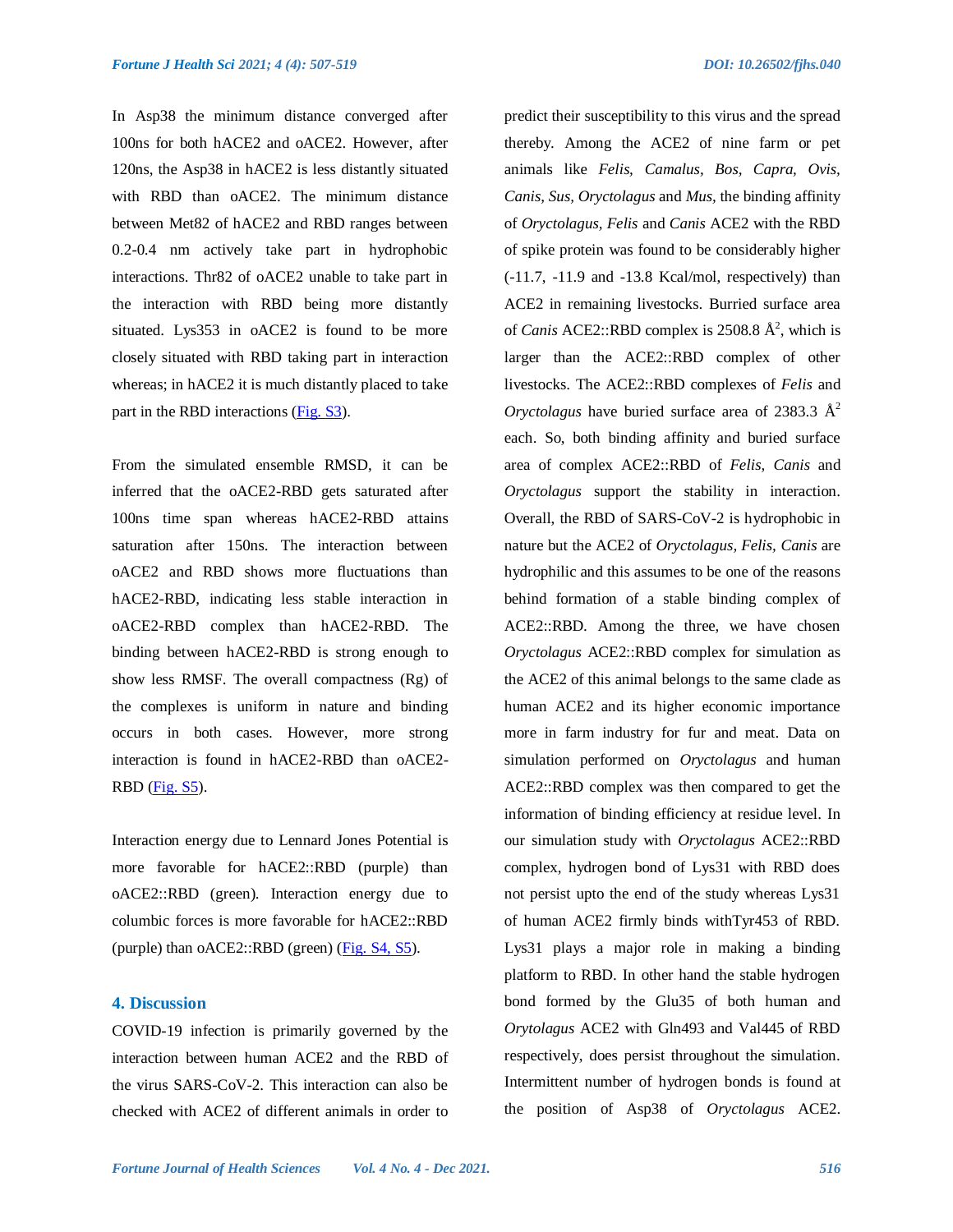Although human Asp38 of ACE2 formed prominent hydrogen bonds till the end of simulation, distance of hydrogen bonds of *Oryctolagus* also longer than that of the human ACE2. So, compact prominent hydrogen bond is formed at the position of Asp38 of human ACE2. Thr82 is present in *Orytolagus* ACE2 in place of the Met82 of human ACE2. In human, Met82 forms a hydrogen bond which persists up to 40 ns of simulation. Thr82 of *Orytolagus* ACE2 does not take part in the formation of any intermolecular hydrogen bond. At the end of the simulation *Oryctolagu*s ACE2 failed to establish interaction with RBD of SARS-CoV-2. In contrast, stable binding affinity is observed between human ACE2 and RBD complex. Anna Z. Mykytyn et.al, 2020[27] has focused on the susceptibility of *Orytolagus* to SARS-CoV-2, however, detailed molecular interpretation was not provided. It is thus assumed that weak binding affinity of SARS-CoV-2-RBD to ACE2 of *Oryctolagus* will restrict community transmission than human host.

This study indicates that human to human transmission of SARS-CoV2 is more vulnerable than pet to pet transmission. Although *Canis, Felis* and *Oryctolagus* are reportedly infected by SARS-CoV-2, our investigation predicts that overall farm and pets animals will be safe from the vulnerability of SARS-CoV-2 at certain level of infectivity. Humans remain in very close contact with farm animals, pets and laboratory animals for different types of needs. Hence, minimizing the exposures of humans to these animals will further reduce the spillover risks of coronaviruses.

# **Conflict of interest**

The authors declare that they have no conflict of interest.

# **Declaration**

The work has been dedicated to Dr. Suranjita Mitra who was remained inspirational for shaping the idea before her untimely demise in Covid19.

# **Authors' Contributions**

RB curated, analyzed and interpreted the data. AMG helped in docking and simulation studies. S Mandal and SRB supervised the work. All the authors write, review and edited the manuscript.

#### **References**

- 1. Pal M, Berhanu G, Desalegn C, Kandi V. Severe Acute Respiratory Syndrome Coronavirus-2 (SARS-CoV-2): An Update. Cureus 2 (2020).
- 2. Andersen KG, Rambaut A, Lipkin WI, Holmes EC, Garry RF. The proximal origin of SARS-CoV-2. Nature Medicine 26  $(2020): 450 - 2.$
- 3. Han GZ. Pangolins Harbor SARS-CoV-2- Related Coronaviruses. Trends in Microbiology [Internet] 28 (2020): 515–7.
- 4. Shi J, Wen Z, Zhong G, Yang H, Wang C, Huang B, et al. Susceptibility of ferrets, cats, dogs, and other domesticated animals to SARS-coronavirus 2. Science 368 (2020): 1016–20.
- 5. Zhou P, Yang X Lou, Wang XG, Hu B, Zhang L, Zhang W, et al. A pneumonia outbreak associated with a new coronavirus of probable bat origin. Nature [Internet] 579 (2020): 270–3.
- 6. Wrapp D, Wang N, Corbett KS, Goldsmith JA, Hsieh CL, Abiona O, et al. Cryo-EM structure of the 2019-nCoV spike in the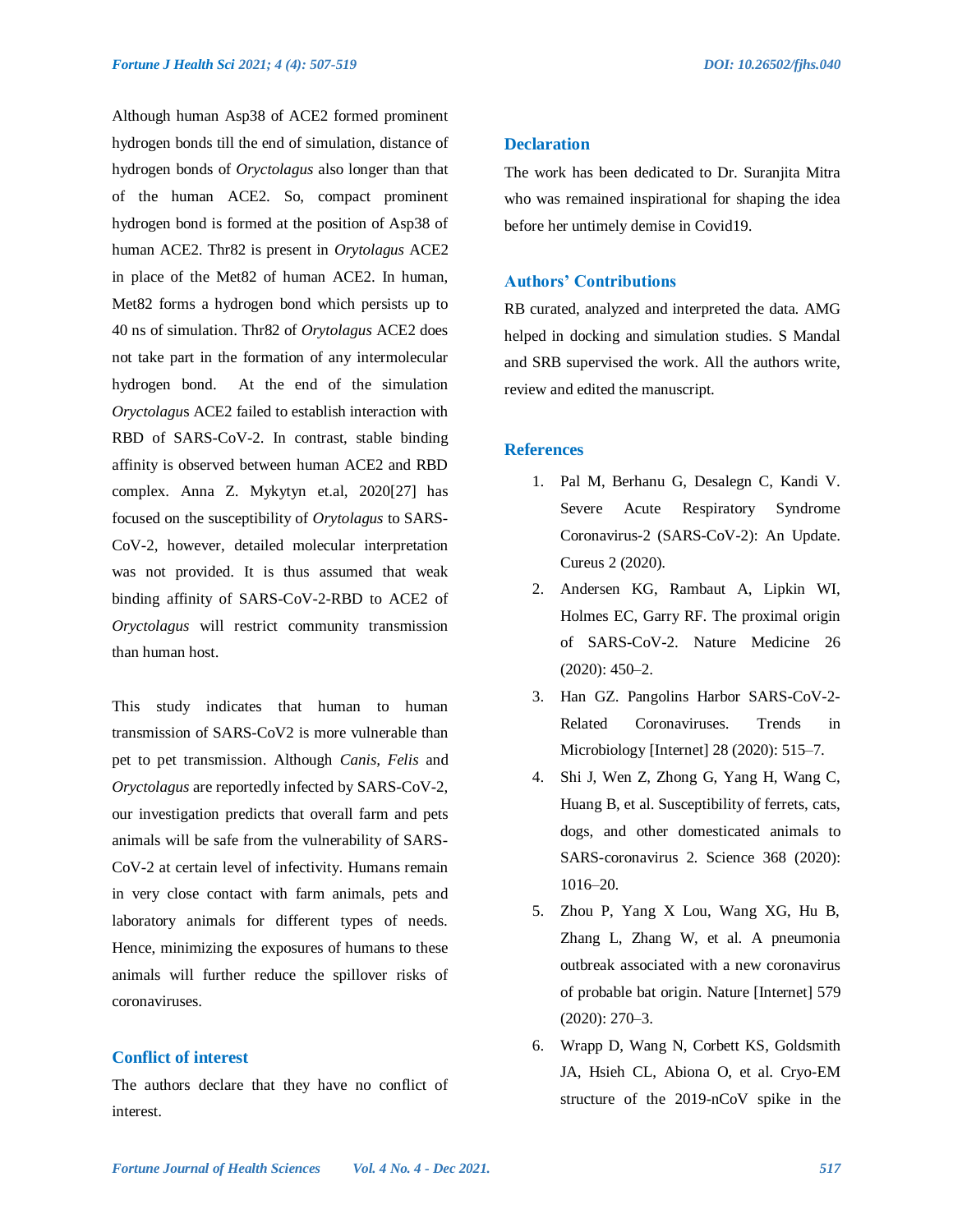prefusion conformation. Science 367 (2020): 1260–3.

- 7. Yan R, Zhang Y, Li Y, Xia L, Guo Y, Zhou Q. Structural basis for the recognition of SARS-CoV-2 by full-length human ACE2. Science 367 (2020): 1444–8.
- 8. Walls AC, Park YJ, Tortorici MA, Wall A, McGuire AT, Veesler D. Structure, Function, and Antigenicity of the SARS-CoV-2 Spike Glycoprotein. Cell [Internet] 181 (2020): 281-292.e6.
- 9. Millet JK, Whittaker GR. Host cell proteases: Critical determinants of coronavirus tropism and pathogenesis. Virus Research [Internet] 202 (2015): 120–34.
- 10. Hoffmann M, Kleine-Weber H, Schroeder S, Krüger N, Herrler T, Erichsen S, et al. SARS-CoV-2 Cell Entry Depends on ACE2 and TMPRSS2 and Is Blocked by a Clinically Proven Protease Inhibitor Cell 181 (2020): 271-280.e8.
- 11. Gheblawi M, Wang K, Viveiros A, Nguyen Q, Zhong JC, Turner AJ, et al. Angiotensin-Converting Enzyme 2: SARS-CoV-2 Receptor and Regulator of the Renin-Angiotensin System: Celebrating the 20th Anniversary of the Discovery of ACE2. Circulation Research (2020): 1456–74.
- 12. Guo J, Huang Z, Lin L, Lv J. Coronavirus Disease 2019 (COVID-19) and Cardiovascular Disease: A Viewpoint on the Potential Influence of Angiotensin-Converting Enzyme Inhibitors/Angiotensin Receptor Blockers on Onset and Severity of Severe Acute Respiratory Syndrome Coronavirus 2 Infection. Journal of the American Heart Association 9 (2020): e016219.
- 13. Yan R, Zhang Y, Li Y, Xia L, Zhou Q. Structure of dimeric full-length human ACE2 in complex with B 0 AT1 (2020).
- 14. Samavati L, Uhal BD. ACE2, Much More Than Just a Receptor for SARS-COV-2. Frontiers in Cellular and Infection Microbiology 10 (2020): 1–9.
- 15. Vaibhav B. Patel, Jiu-Chang Zhong, Maria B. Grant and GYO. Role of the ACE2/Angiotensin 1–7 axis of the Renin-Angiotensin System in Heart Failure. Circulation Research 118 (2016): 13.
- 16. Wan Y, Shang J, Graham R, Baric RS, Li F. Receptor Recognition by the Novel Coronavirus from Wuhan: an Analysis Based on Decade-Long Structural Studies of SARS Coronavirus. Journal of Virology 94 (2020).
- 17. Park Y, Lee J, Buso N, Gur T, Madhusoodanan N, Basutkar P, et al. The EMBL-EBI search and sequence analysis tools APIs in 2019 F abio 47 (2019): 636– 41.
- 18. Robert X, Gouet P. Deciphering key features in protein structures with the new ENDscript server 42 (2014): 320–4.
- 19. Kumar S, Stecher G, Li M, Knyaz C, Tamura K. MEGA X: Molecular evolutionary genetics analysis across computing platforms. Molecular Biology and Evolution 35 (2018): 1547–9.
- 20. Waterhouse A, Bertoni M, Bienert S, Studer G, Tauriello G, Gumienny R, et al. SWISS-MODEL : homology modelling of protein structures and complexes (2018): 1–8.
- 21. Willard L, Ranjan A, Zhang H, Monzavi H, Boyko RF, Sykes BD, et al. VADAR : a web server for quantitative evaluation of